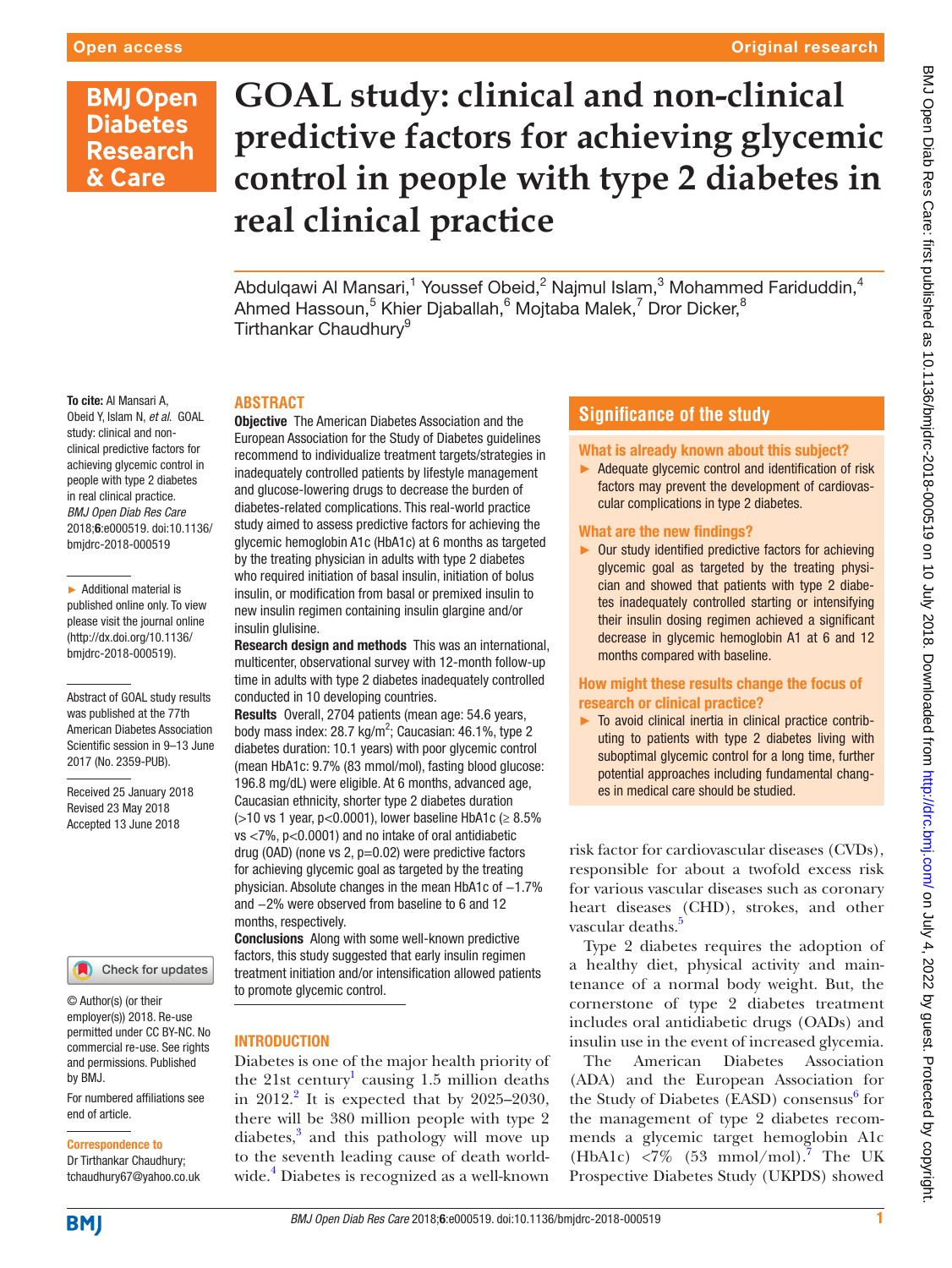#### Clinical Care/Education/Nutrition

that each 1% reduction in HbA1c is associated with a risk reduction of complications that is clinically and statistically significant.<sup>8</sup> After adjusting for multiple potential confounding factors, 1% rise in HbA1c was associated with a 7% increase in the risk of a first major CV event, a 12% rise in the risk of death, a 20% rise in the risk of heart failure.<sup>[9](#page-9-8)</sup> The goal of therapy for the majority of people with diabetes is to prevent CV events by achieving a sustained glycemic control (HbA1c<7% (53 mmol/ mol)).<sup>[6](#page-9-5)</sup> The choice of the medications used to achieve glycemic goals must be individualized for each patient and adjusted as diabetes is a progressive disease. When lifestyle, metformin, and sulfonylurea or basal insulin are insufficient and do not lead to a glycemic control, the next step should be an initiation or intensification of insulin therapy including additional injections of short-acting or rapid-acting insulins.<sup>[6](#page-9-5)</sup> Despite an availability of a range of pharmacological agents and the stepwise approach to type 2 diabetes treatment advocated by ADA/EASD position statement,[10](#page-9-9) many patients with type 2 diabetes remain in poor glycemic control for prolonged periods of time.<sup>[11](#page-9-10)</sup>

The aim of the present study was to assess the clinical and non-clinical predictive factors for achieving the glycemic goal HbA1c as targeted by the treating physician in adults with type 2 diabetes requiring insulin initiation, titration, and/or intensification.

#### Research design and methods Study design

This was a 12 months real-world practice, multicenter, non-interventional, non-comparative study conducted in adults (>18 years) with type 2 diabetes inadequately controlled. In the context of the usual clinical practice, four visits were scheduled: at baseline (Visit 1 (V1)), and at 3 (V2), 6 (V3) and 12 months (V4) of follow-up (at the end of the study period). Participating physicians were, then, asked to record data for study endpoint assessments at baseline, every 3 months (±1 week) for the first 6 months, and then at 1 year through the observation period from treatment start and at the end of study. The estimated duration of the survey was 2 years.

#### Study setting

The study was carried out from October 2012 to January 2015 in 10 developing countries from Africa (Egypt, South Africa), Middle East (Israel, Saudi Arabia, United Arab Emirates, Iran and Lebanon) and South Asia (Bangladesh, India and Pakistan).

#### Physician selection

The number of physicians who participated in the study as well as their profile were determined on a country basis. HbA1c control was part of the center selection criteria. The target number of participating sites was 150 involving general practitioners (GPs) and diabetologists. Of the 198 participating physicians, 180 were active with the highest enrolment in South Asia (1509 patients and

58 physicians) and the lowest enrollment in Africa (710 patients and 42 physicians).

# Patient selection

Each physician included patients until the targeted number of patients in his/her country was reached. A screening log was implemented to document this consecutive enrolment. As 1949 patients needed to be included, it was planned to recruit 2900 patients with a minimum of 100 patients by countries or region.

# Study population

Patients meeting the following inclusion criteria were proposed to be included in this study: male and female, aged over 18 years, with a known and inadequately controlled type 2 diabetes because the glycemic goal targeted by the treating physician was not achieved, for whom treating physician had decided an initiation of adjunct therapy with basal insulin glargine or an adjustment of the current insulin therapy: either basal insulin or premixed insulin were switched to insulin glargine alone, or insulin glulisine and basal insulin, or insulin glargine and insulin glulisine. Conversely, patients with history of hypersensitivity to insulin glargine and/ or insulin glulisine, pregnant women, or women with breast feeding, or of childbearing potential not using efficient contraception, patients with brittle diabetes, psychiatric or mental diseases, unable or unwilling to manage properly the basal bolus regimen were excluded from the study.

#### Study treatments

This was a product registry in which subcutaneous injectable solutions of insulin glargine±insulin glulisine were administered in routine clinical practice according to the approved indication. According to the physician's opinion and independently from study entry, the patients who were enrolled in the study were decided to initiate a basal insulin therapy with insulin glargine, or to modify the existing basal insulin therapy by switching to insulin glargine, or to add insulin glulisine to basal insulin, or to initiate a new insulin dosing regimen with insulin glargine and insulin glulisine from premixed insulin. The dosage and timing of dose of insulin glargine was to be individually adjusted. The dose of insulin glargine was to be titrated based on the fasting (pre-breakfast) capillary plasma glucose (FPG) levels. In case of prescription of insulin glargine and insulin glulisine, the dosage of insulin glulisine was individually adjusted and titrated according to postprandial capillary plasma glucose level (PPG) and either to the carbohydrate content of the meal following calculation with carbohydrate (CHO) ratio. The estimated average treatment duration was 12 months.

#### Data collection

Data were reported on structured and strictly anonymous questionnaires (case report forms) for eligible patients. At inclusion, collected data included demographic and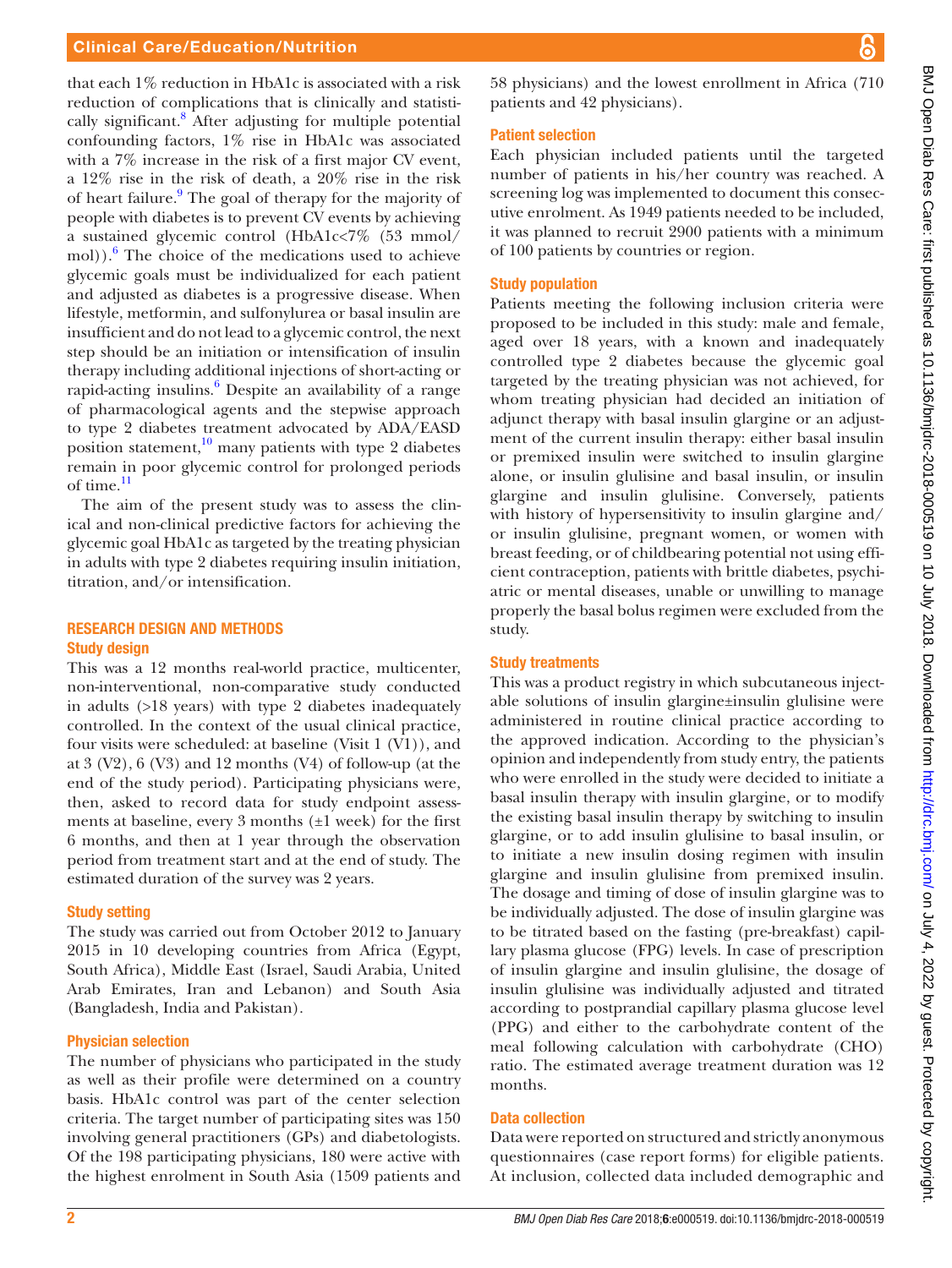socioeconomic characteristics, relevant medical history, including diabetes complications, CV risk factors, glycemic control (blood glucose monitoring, self-monitoring blood glucose (SMBG), HbA1c, hypoglycemia), vital signs, reason(s) to add-on an insulin therapy to OADs/change in insulin therapy, patient's glycemic goal targeted by the treating physician, life style, antidiabetic therapy at the time and at the end of the visit (ie, all type of antidiabetics including glucagon-like peptide-1 analog). HbA1c laboratory measurement was performed at each visit: at baseline, at 3 months, at 6 months, and at 12 months (end of study) from inclusion. At each follow-up visit (after 3, 6, or 12 months of treatment(s)), symptomatic hypoglycemic episodes (including time information, adverse drug reaction (ADR), vital signs, HbA1c, FPG and PPG monitoring (if available), and antidiabetic therapy at the time and at the end of the visit) were recorded by the physicians. Severe symptomatic hypoglycemia was reported as an event with clinical symptoms that were considered to result from hypoglycemia, needing third party help with plasma glucose (PG) <36 mg/dL (2 mmol/L) or countermeasure (oral carbohydrate/glucagon/intravenous glucose) leading to recovery attributable to the restoration of PG to normal. Serious hypoglycemia was defined as hypoglycemia with at least one of the following items: loss of consciousness, seizure, patients undergoing emergency department, or symptoms that fulfilled serious ADR criteria.

#### Statistical analysis

All data were analysed using SAS (V.8.2 or higher). Descriptive analyses and statistical tests ( $\chi^2$  test, Fisher test, t-test, Wilcoxon Mann-Whitney test, Wilcoxon test) were used as appropriate. Statistical analyses were performed at the 5% global significance level using two-sided tests.

Univariate and multivariate logistic regression analyses were performed to identify clinical and non-clinical predictive factors for achieving glycemic control (HbA1c level targeted by the physician) at 6 and 12 months. Univariate OR was presented with its 95% CI. All significant variables in univariate statistical test at the 0.20 level were included in the multivariate initial model. A stepwise procedure was used with an entrance significance level at 20% and a removed significance level at 5%. The final model was constructed with the selected variables and adjusted OR with 95% CI were provided.

# Ethical considerations

This registry was conducted in accordance with the ethical principles laid down by the Declaration of Helsinki, all international applicable guidelines, national laws and regulations of each country. The physician fully informed the patient using appropriate language about the aim and objectives of the study, and written informed consent was provided by participants. Appropriate measures were taken to ensure the confidentiality of the data. The study was coordinated by a leading diabetologist located in the

following countries: Bangladesh, Iran, Israel, Lebanon, Pakistan, Saudia Arabia, and United Arab Emirates.

# **RESULTS**

During the recruitment period, 3173 patients were included in the study and 2704 eligible patients were analysed at baseline [\(figure](#page-3-0) 1). The study was completed by 2324 patients corresponding to 73.2% of included patients.

# Sociodemographic characteristics

More than half of the patients were males (53.5%) [\(table](#page-4-0) 1).

The mean age was 54.6±10.6 years with a range from 19 to 90 years. The majority (75.1%) of patients belonged to the 40–65 years age class. Most patients were of South Asian (48.8%) or Oriental, Arab, Persian (40.6%) ethnicities.

# Medical history

On average, diabetes was diagnosed since a median time of 9 years and affected two or three generations in 48.4% of patients. The mean baseline BMI was 28.7±5.4 kg/ m<sup>2</sup>. A total of 1512 patients (55.9%) had any diabetes-related CV complications; 87.9% suffering from microvascular and 32.9% from macrovascular CV complications. The most common diabetes-related complications were sensory neuropathy (53.8%) ([online supplementary](https://dx.doi.org/10.1136/bmjdrc-2018-000519) [figure S1\)](https://dx.doi.org/10.1136/bmjdrc-2018-000519).

# CV risk factors

The 10-year CHD risk rate was estimated at 18.7%±14.5% (median: 14.6%) ([table](#page-4-0) 1). Most patients had uncontrolled blood pressure (BP):  $62.9\%$  had systolic BP  $\geq 130$ mm Hg and 72.9% had diastolic BP ≥80 mm Hg.

# Antidiabetic therapy

At the time of inclusion visit, 63.3% of patients were treated by OAD alone, 8.8% by insulin alone and 27.9% by OAD+insulin. Biguanide combined with sulfonylureas were the most frequently used OADs (23.2%). Among insulin-treated patients, 38.8%, 35.6% and 17.1% were receiving basal insulin alone, premix insulin and basal+prandial insulin respectively [\(online supplemen](https://dx.doi.org/10.1136/bmjdrc-2018-000519)[tary figure S2\)](https://dx.doi.org/10.1136/bmjdrc-2018-000519). At the end of the inclusion visit, antidiabetic therapy had been intensified by the physician if necessary. Thus, 85.4% of patients were prescribed both OAD and insulin, and 14.6% received insulin injectable alone. Regarding the insulin treatment prescribed, 71.2% received basal insulin alone; insulin glargine being the most frequent (96.0%).

# Glycemic control and self-management

Among the 2596 patients with available tests performed in the last 3 months before the inclusion visit, the mean HbA1c level was 9.7%±1.8% (≈83 mmol/mol). Only 2.2% of the patients were achieving an HbA1c  $\langle 7\% \rangle$  (53 mmol/ mol). Regarding the glycemic goals, the HbA1c targeted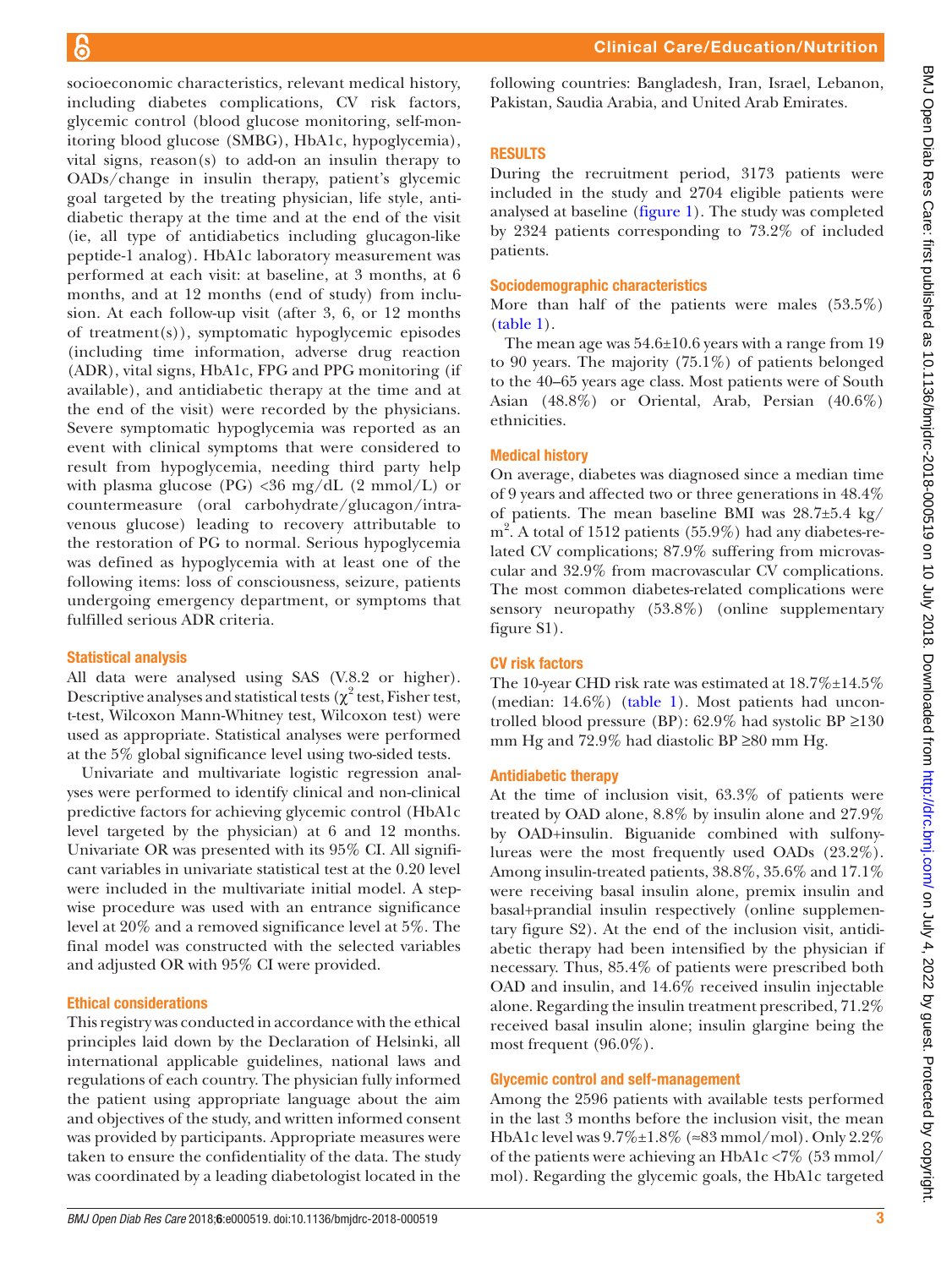

<span id="page-3-0"></span>Figure 1 Disposition of patients time windows: follow-up at 3 months: (2–4.5 months) after baseline; follow-up at 6 months: (4.5–9 months) after baseline; follow-up at 12 months: >9 months after baseline. HbA1c, glycemic hemoglobin A1c.

by the treating physician was  $\langle 7\%$  for 25.8% (n=698) of patients with a mean FPG of 116 mg/dL and a PPG of 157 mg/dL. For the rest of the population, the glycemic goals decided by the treating physician were 7%–7.5% in 60.5% of patients and  $\geq 7.5\%$  in 13.7%. About a quarter (26.8%) and 69.0% of patients did not have any follow-up visit by a diabetologist or a GP, respectively. Overall, 36.3% did not receive any diabetes education, 91.9% self-monitor their blood glucose regularly, and 51.5% followed a healthy diet and exercise plan.

#### Predictive factors for achieving HbA1c targeted by the physician at 6 months

The clinical variables relative to age, ethnicity, history of diabetes, presence of any diabetes-related complications, baseline level of HbA1c, insulin use as well as the non-clinical variables relative to diabetes education,

frequency of HbA1c level measurement, and medical health coverage were significant and considered for multivariate analysis [\(table](#page-5-0) 2). The multivariate logistic regression analysis showed that higher age, Caucasian ethnicity, shorter duration of diabetes, and lower baseline HbA1c were predictors for achieving glycemic goal (HbA1c<7%) as targeted by the treating physician. Conversely, combination therapy of OADs (>2 OADs) and use of analog insulin were predictors of poor glycemic control.

The univariate analysis performed at 12 months identified the same significant variables found at 6 months. In addition, patients diagnosed with high blood pressure (HBP) (OR 0.8;  $p=0.0207$ ), taking at least one OAD (OR 0.8; p<0.0001), or following a healthy diet and exercise plan (OR 0.8; p=0.0012) were slightly more likely to fail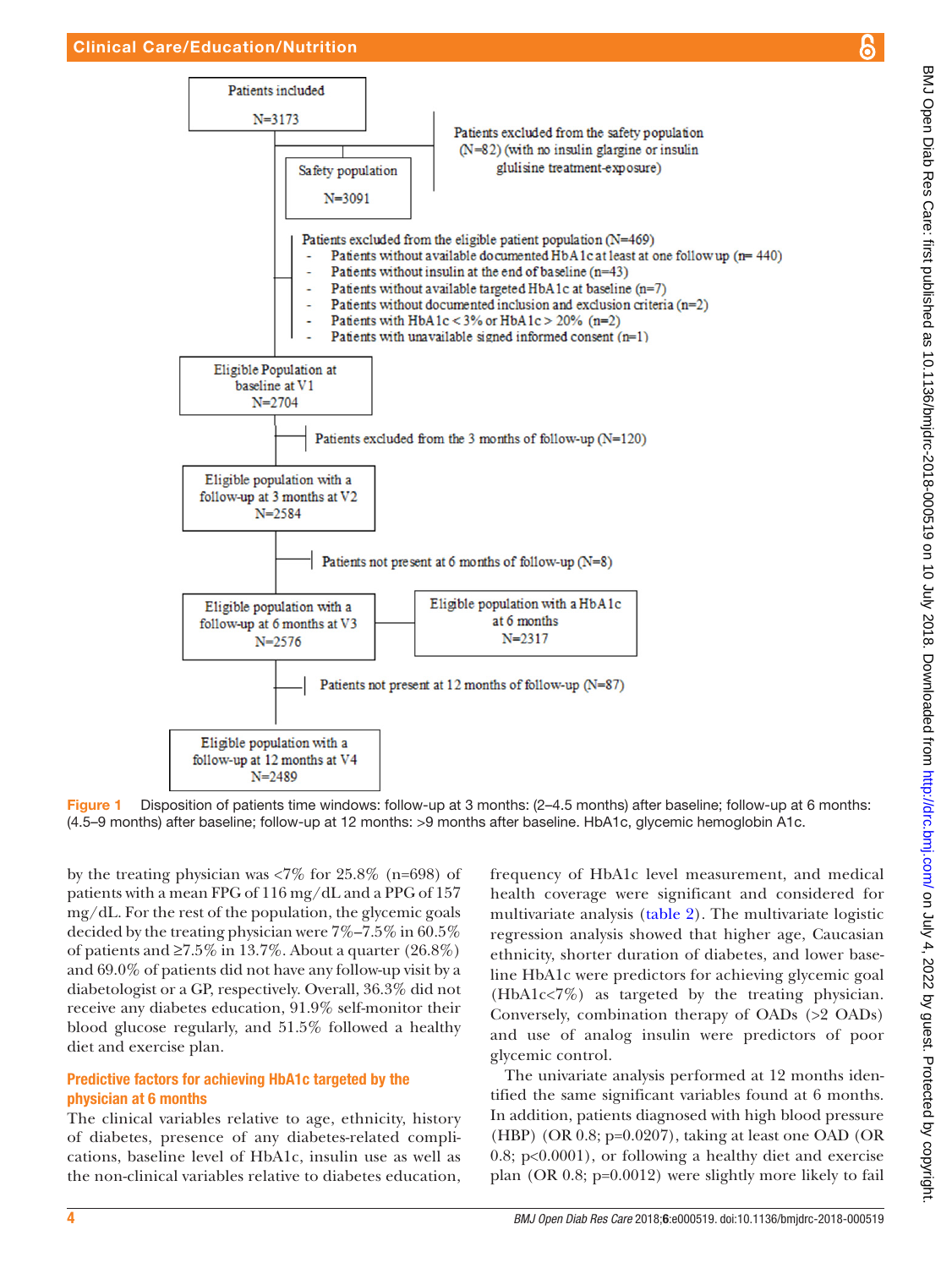<span id="page-4-0"></span>

|  | Table 1<br>Sociodemographic characteristics of<br>eligible patients with type 2 diabetes at baseline |                                |                                                     |  |  |
|--|------------------------------------------------------------------------------------------------------|--------------------------------|-----------------------------------------------------|--|--|
|  | Demographics                                                                                         |                                | <b>Eligible patient</b><br>population<br>$(N=2704)$ |  |  |
|  | Age (years)                                                                                          | N (missing)                    | 2704(0)                                             |  |  |
|  |                                                                                                      | Mean (SD)                      | 54.6 (10.6)                                         |  |  |
|  | Male (n, %)                                                                                          | N (missing)                    | 2704 (0)                                            |  |  |
|  |                                                                                                      | n (%)                          | 1446 (53.5%)                                        |  |  |
|  | Ethnicity (n, %)                                                                                     | N (missing)                    | 2704 (0)                                            |  |  |
|  |                                                                                                      | Caucasian*                     | 1246 (46.1%)                                        |  |  |
|  |                                                                                                      | Non-Caucasian                  | 1458 (53.9%)                                        |  |  |
|  | Education level (n, %)                                                                               | N (missing)                    | 2702 (2)                                            |  |  |
|  |                                                                                                      | Illiterate                     | 172 (6.4%)                                          |  |  |
|  |                                                                                                      | Primary                        | 491 (18.2%)                                         |  |  |
|  |                                                                                                      | Secondary                      | 916 (33.9%)                                         |  |  |
|  |                                                                                                      | University/higher<br>education | 1123 (41.6%)                                        |  |  |
|  | Medical health coverage (n,                                                                          | N (missing)                    | 2703(1)                                             |  |  |
|  | $\%$                                                                                                 | $\sqrt{2}$                     | $1.181 = 0.011$                                     |  |  |

| Medical health coverage (n,    | N (missing)  | 2703(1)      |
|--------------------------------|--------------|--------------|
| %)                             | n (%)        | 1413 (52.3%) |
| Employment status (n, %)       | N (missing)  | 2704 (0)     |
|                                | Full time    | 1194 (44.2%) |
|                                | Part time    | 131 (4.8%)   |
|                                | Unemployed   | 1379 (51.0%) |
| Weight (kg)                    | N (missing)  | 2688 (16)    |
|                                | m(SD)        | 78.3 (16.2)  |
| BMI (kg/m <sup>2</sup> )       | N (missing)  | 2641 (63)    |
|                                | Mean (SD)    | 28.7 (5.4)   |
| Duration of diabetes (year)    | N (missing)  | 2692 (12)    |
|                                | Mean (SD)    | 10.1(6.7)    |
| Diabetes-related complication  | N (missing)  | 2704 (0)     |
| (n, %)                         | n (%)        | 1512 (55.9%) |
| At least one macrovascular     | N            | 1512         |
| complication                   | $n (\%)$     | 498 (32.9%)  |
| At least one microvascular     | N            | 1512         |
| complication                   | n(%)         | 1329 (87.9%) |
| 10 years CV risk (%)           | N (missing)  | 1683 (1021)  |
|                                | Median       | 14.6         |
| Diagnosis of high blood        | N (missing)  | 2702 (2)     |
| pressure (n, %)                | Yes          | 1657 (61.3%) |
|                                | No / Unknown | 1045 (38.7%) |
| Diagnosis of dyslipidemia (n,  | N (missing)  | 2702(2)      |
| %)                             | <b>Yes</b>   | 1603 (59.3%) |
|                                | No/Unknown   | 1099 (40.7%) |
| Smoking habits (n, %)          | N (missing)  | 2701 (3)     |
|                                | Never        | 1960 (72.6%) |
|                                | Former       | 403 (14.9%)  |
|                                | Current      | 338 (12.5%)  |
| Last HbA1c level in the last 3 | N (missing)  | 2596 (108)   |

**Continued** 

Mean (SD) 9.7 (1.8)

months (%)

| <b>Table 1</b>                                     | Continued |             |                                                     |
|----------------------------------------------------|-----------|-------------|-----------------------------------------------------|
| Demographics                                       |           |             | <b>Eligible patient</b><br>population<br>$(N=2704)$ |
| HbA1c level in the last 3<br>months in classes (%) |           | N (missing) | 2596 (108)                                          |
|                                                    |           | ${<}7\%$    | 58 (2.2%)                                           |
|                                                    |           | $7 - 7.5%$  | 97 (3.7%)                                           |
|                                                    |           | $7.5 - 8\%$ | 226 (8.7%)                                          |
|                                                    |           | $8 - 8.5%$  | 321 (12.4%)                                         |
|                                                    |           | $>8.5\%$    | 1884 (73.0%)                                        |

\*Caucasian class included Caucasian and Oriental/Arab/Persian patients, as Caucasians were classified as individuals having origins from Europe, the Middle East, or North Africa.<sup>41</sup> BMI, body mass index; CV, cardiovascular; HbA1c, glycemic

hemoglobin A1c.

to achieve HbA1c targeted by the physician at 12 months [\(online supplementary table S1\)](https://dx.doi.org/10.1136/bmjdrc-2018-000519).

#### Analysis of HbA1c

[Table](#page-6-0) 3 reports the variables of interest the treating physician would have considered for the determination of that glycemic target. The glycemic control improved along the course of the study [\(figure](#page-7-0) 2). In average, after 6 and 12 months of treatment, a mean absolute change in HbA1c of −1.7% (95% CI −1.7% to −1.6%) and −2% (95% CI −2.1% to −2.0%) was observed from baseline, respectively. Similarly, the proportion of patients achieving HbA1c target<7% (53 mmol/mol) increased from 19.0%  $(n=440)$  at 6 months to 29.7%  $(n=684)$  at 12 months. Therefore, a large proportion of individuals (98.0%, 684/698) with a lower HbA1c goal achieved their HbA1c target at the end of study.

#### Hypoglycemia

Among the 3091 patients included in the safety population, 223 patients (7.2%) experienced a symptomatic episode of hypoglycemia. Overall, nocturnal or severe hypoglycemia (2.4% and 1.2%, respectively) was infrequent at the end of the study. According to the physician's opinion, only three patients  $(0.1\%)$  were exposed to a serious episode of hypoglycemia.

# ADRs and deaths

A total of 18 patients experienced at least one ADR  $(0.6\%)$ ; 14 out of 18 patients were treated with insulin glargine. A total of 20 events with ADR were reported; the most commonly reported ADR was hypoglycemia (0.3%). Among all ADR, six serious ADR were reported in six patients (0.2%): two hypoglycemias, one chest pain, one death of unspecified etiology, meningitis found in five patients receiving basal insulin glargine and one hyperglycemia reported in one patient taking insulin glulisine. Basal insulin glargine was discontinued in two patients (0.1%) because of the occurrence of ADR: one injection site reaction and one meningitis. In total, there were eight deaths including one fatal ADR.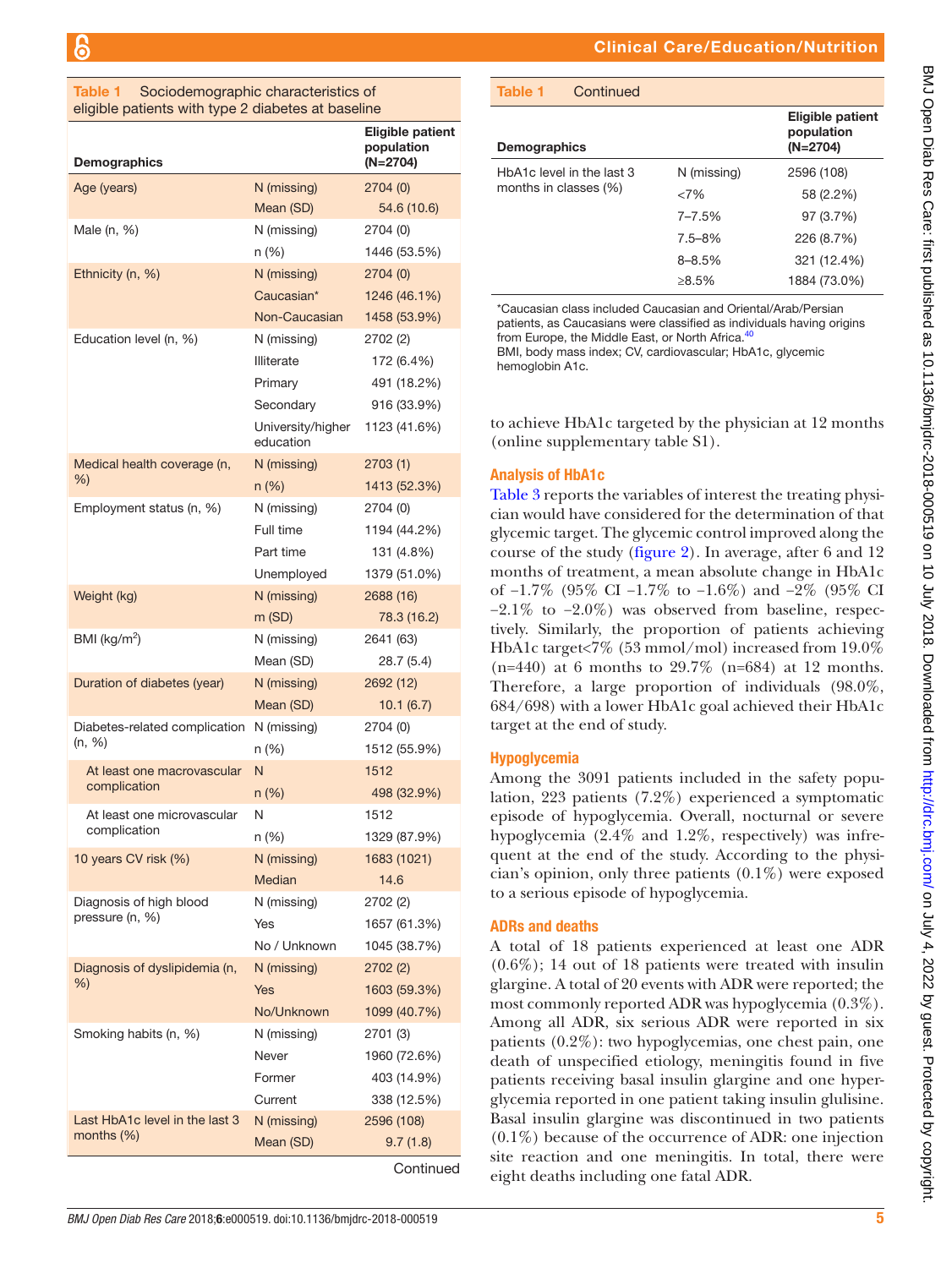<span id="page-5-0"></span>Table 2 Variables identified in the univariate and multivariate analyses for clinical and non-clinical factors as predictors of HbA1c goal as targeted by the treating physician at 6 months

|                                             |                                            | Univariate analysis* |                | Multivariate analysis* |           |                |          |
|---------------------------------------------|--------------------------------------------|----------------------|----------------|------------------------|-----------|----------------|----------|
|                                             | <b>Effect</b>                              | <b>OR</b>            | 95% CI         | P values               | <b>OR</b> | 95% CI         | P values |
| Clinical variables                          |                                            |                      |                |                        |           |                |          |
| Age                                         | Age                                        | 1.012                | 1.003 to 1.022 | 0.0050                 | 1.024     | 1.012 to 1.036 | 0.0001   |
| Ethnicity                                   | Non-Caucasian<br>versus Caucasian          | 0.628                | 0.513 to 0.768 | < 0.0001               | 0.528     | 0.412 to 0.677 | < 0.0001 |
| Diabetes duration in class                  | $>10$ versus $\leq 1$                      | 0.440                | 0.304 to 0.639 | < 0.0001               | 0.320     | 0.197 to 0.519 | < 0.0001 |
| (years)                                     | 5-10 versus ≤1                             | 0.482                | 0.329 to 0.705 |                        | 0.361     | 0.223 to 0.586 | < 0.0001 |
|                                             | 1-5 versus $\leq$ 1                        | 0.650                | 0.439 to 0.962 |                        | 0.574     | 0.355 to 0.930 | 0.0240   |
| Diabetes affecting two or                   | Yes versus no                              | 1.444                | 1.137 to 1.834 | 0.0023                 | 1.556     | 1.173 to 2.065 | 0.0022   |
| three generations                           | Unknown versus no                          | 1.024                | 0.758 to 1.383 |                        | 1.134     | 0.787 to 1.634 | 0.4991   |
| Any diabetes-related                        | Yes versus no                              | 0.926                | 0.751 to 1.141 | 0.0118                 | 0.872     | 0.676 to 1.123 | 0.2887   |
| complications                               | Unknown versus no                          | 1.835                | 1.153 to 2.922 |                        | 2.046     | 1.137 to 3.681 | 0.0169   |
| HbA1c at baseline (five                     | $\geq$ 8.5% versus <7%                     | 0.167                | 0.093 to 0.299 | < 0.0001               | 0.173     | 0.091 to 0.326 | < 0.0001 |
| classes)                                    | 8-8.5% versus <7%                          | 0.254                | 0.135 to 0.477 |                        | 0.270     | 0.135 to 0.539 | 0.0002   |
|                                             | 7.5-8% versus <7%                          | 0.487                | 0.256 to 0.923 |                        | 0.511     | 0.254 to 1.029 | 0.0602   |
|                                             | 7-7.5% versus <7%                          | 0.612                | 0.298 to 1.256 |                        | 0.799     | 0.362 to 1.764 | 0.5791   |
| Antidiabetics taken at the end of inclusion |                                            |                      |                |                        |           |                |          |
| Route of treatments                         | Oral+injectable versus 0.717<br>injectable |                      | 0.545 to 0.944 | 0.0288                 |           |                |          |
| Analog insulin                              | Yes versus no                              | 0.481                | 0.243 to 0.951 | 0.0314                 | 0.351     | 0.142 to 0.870 | 0.0238   |
| Number of OADs taken                        | >2 versus none                             | 0.390                | 0.246 to 0.620 | 0.0705                 | 0.531     | 0.311 to 0.905 | 0.0200   |
|                                             | 2 versus none                              | 0.822                | 0.611 to 1.106 |                        | 0.982     | 0.683 to 1.412 | 0.9235   |
|                                             | 1 versus none                              | 0.713                | 0.528 to 0.964 |                        | 0.781     | 0.540 to 1.131 | 0.1913   |
| Reasons to add insulin<br>therapy to OADs   |                                            |                      |                |                        |           |                |          |
| HbA1c target not<br>achieved                | Yes versus no                              | 0.669                | 0.504 to 0.888 | 0.0053                 |           |                |          |
| FPG target not achieved Yes versus no       |                                            | 0.777                | 0.622 to 0.971 | 0.0260                 |           |                |          |
| Non-clinical variables                      |                                            |                      |                |                        |           |                |          |
| Receiving diabetes<br>education             | Yes versus no                              | 0.792                | 0.644 to 0.974 | 0.0269                 |           |                |          |
| Frequency of tests during                   | $\geq$ 3 versus 0                          | 1.121                | 0.299 to 4.202 | 0.0037                 |           |                |          |
| past year in class                          | 2 versus 0                                 | 0.717                | 0.191 to 2.688 |                        |           |                |          |
|                                             | 1 versus 0                                 | 0.705                | 0.188 to 2.637 |                        |           |                |          |
| Medical health coverage                     | Yes versus no                              | 1.277                | 1.043 to 1.562 | 0.0175                 |           |                |          |

Predictive factors for achieving HbA1c targeted by the physician at 12 months.

\*All variables were significant in univariate statistical test at 0.20 level. ORs were estimated with two-sided 95% Cls with univariate logistic regressions. Stepwise selection; decision criteria to enter in the multivariate analysis:  $\chi^2$  with significant level at 0.20, to stay: Wald  $\chi^2$  with significant level at 0.05.

FPG, fasting plasma glucose; HbA1c, glycemic hemoglobin A1c; OAD, oral antidiabetic.

There were no marked changes in weight, BMI, systolic and diastolic BP from baseline to the end of the survey.

#### **CONCLUSIONS**

The eligible study population was large including a high number of patients (n=2704) with 1 year of follow-up who remained uncontrolled despite the use of antidiabetics and also insulin. The baseline characteristics

of the patients were similar to those observed in the International Diabetes Management Practices Survey (IDMPS) as far as age, gender, duration of diabetes, level of glycemic control, comorbidity (HBP and dyslipidemia), and exposure to any diabetes related complications were concerned<sup>12</sup>. In our study, people with type 2 diabetes had a poor glycemic condition with a mean (SD) baseline HbA1c of 9.7 (1.8)% ( $\approx 83$  mmol/mol)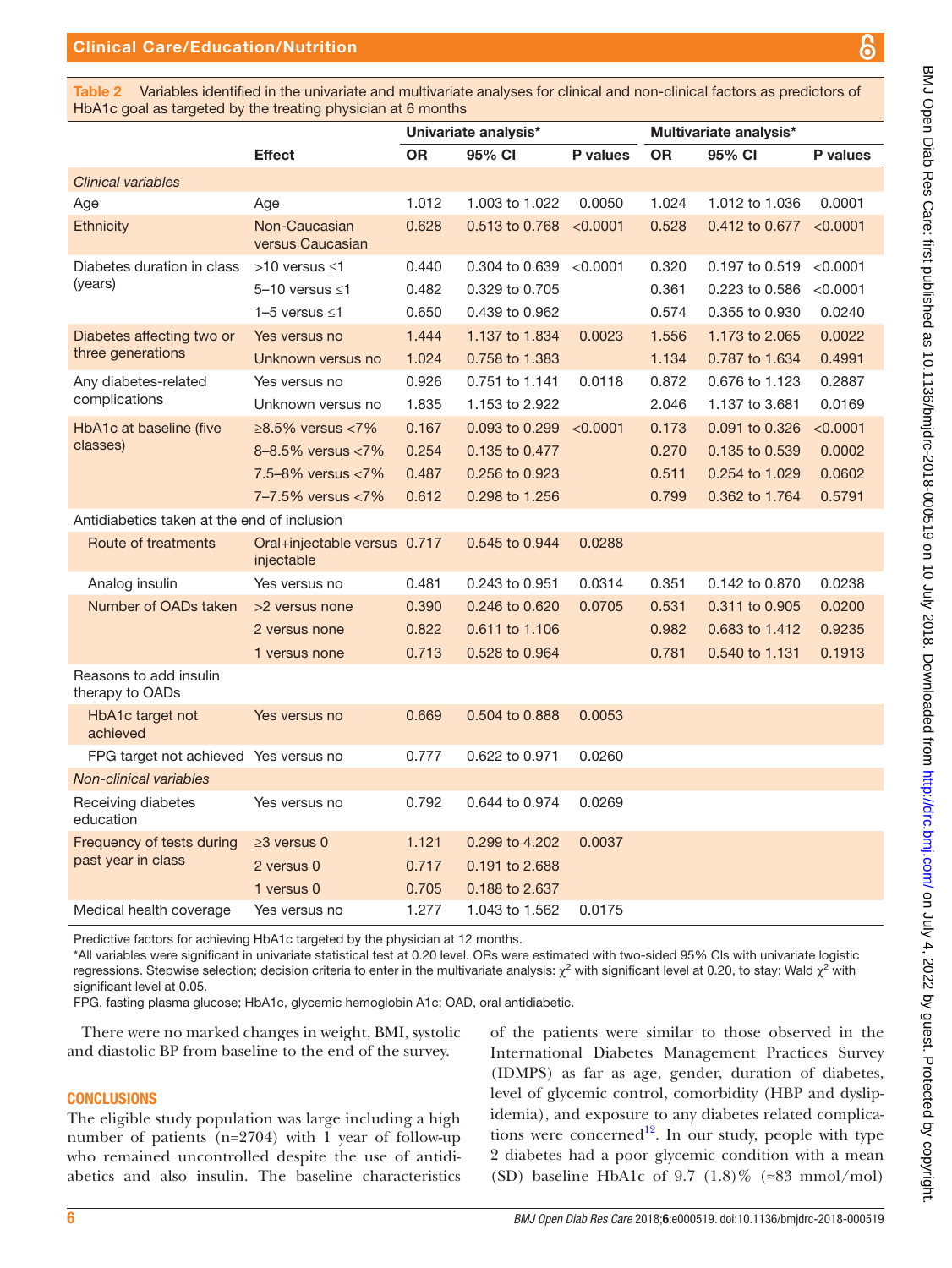#### <span id="page-6-0"></span>Table 3 Baseline characteristics of the study population according to the glycemic goal as targeted by the treating physician

|                                                                         | HbA1c level targeted by the physician |                         |                          |                       |                           |  |
|-------------------------------------------------------------------------|---------------------------------------|-------------------------|--------------------------|-----------------------|---------------------------|--|
| <b>Study populations</b>                                                | $< 6.5\%$<br>$(N=117)$                | $6.5 - 7%$<br>$(N=698)$ | $7 - 7.5%$<br>$(N=1852)$ | $>7.5\%$<br>$(N=421)$ | <b>Unknown</b><br>$(N=3)$ |  |
| Age (years) mean (SD)                                                   | 52.1(9.3)                             | 51.6(10.3)              | 54.8 (10.5)              | 57.2 (10.9)           | 54.3 (12.2)               |  |
| Gender, male (%)                                                        | 56.4                                  | 54.4                    | 51.9                     | 53.7                  | 100                       |  |
| Health coverage (%)                                                     | 45.3                                  | 46.7                    | 52.3                     | 53.4                  | 66.7                      |  |
| Duration of diabetes (years) mean (SD)                                  | 7.3(6.3)                              | 8.5(6.6)                | 10.4(6.7)                | 11.5(7.3)             | 5.7(5.7)                  |  |
| BMI $kg/m^2$ mean (SD)                                                  | 27.5(5.2)                             | 28.4(5.2)               | 28.9(5.6)                | 28.7(5.2)             | 26.3(2.2)                 |  |
| BMI ≥30 kg/m <sup>2</sup> (%)                                           | 29.8                                  | 35.0                    | 37.0                     | 37.4                  | 0.0                       |  |
| BMI 25-30 kg/m <sup>2</sup> (%)                                         | 36.0                                  | 38.1                    | 38                       | 39.3                  | 50                        |  |
| Any diabetes complications (%)                                          | 33.3                                  | 52.9                    | 56.4                     | 57.2                  | 33.3                      |  |
| Microvascular complications (%)                                         | 87.2                                  | 90.0                    | 87.0                     | 88.4                  | 100                       |  |
| Macrovascular complications (%)                                         | 28.2                                  | 34.1                    | 30.6                     | 37.3                  | 100                       |  |
| $HBP (\%)$                                                              | 49.6                                  | 52.9                    | 62.5                     | 66.9                  | 66.7                      |  |
| Dyslipidemia (%)                                                        | 49.6                                  | 57.0                    | 57.0                     | 64.0                  | 66.7                      |  |
| 10 year CHD mean (SD)/median (%)                                        | 13.6 (10.9)                           | 16.6(14.0)              | 18.3(14.2)               | 24.0(16.1)            | 18.0 (21.9)               |  |
| Diabetes education, (%)                                                 | 47.0                                  | 59.7                    | 63.9                     | 65.5                  | 66.7                      |  |
| Structured courses of diabetes education, yes (%)                       | 5.5                                   | 2.2                     | 1.2                      | 1.1                   | 0.0                       |  |
| Glucometer, yes (%)                                                     | 42.7                                  | 51.5                    | 61.9                     | 68.2                  | 100                       |  |
| SMBG use (%)                                                            | 94.0                                  | 88.0                    | 92.7                     | 89.9                  | 100                       |  |
| Routinely SMBG use (every day) (%)                                      | 61.7                                  | 27.4                    | 34.4                     | 35.3                  | 0.0                       |  |
| Cost of strips is a limiting factor for SMBG use<br>(yes/no)            | 32.0                                  | 46.6                    | 45.4                     | 37.5                  | 66.7                      |  |
| Last HbA1c measurement (%) mean (SD)                                    | 8.6(1.5)                              | 9.3(1.7)                | 9.7(1.8)                 | 10.7(1.7)             | 7.6(2.1)                  |  |
| HbA1c<7% (%)                                                            | 16.5                                  | 3.6                     | 1.4                      | 0.2                   | 33.3                      |  |
| Number of people with severe hypoglycemia<br>within last 3 months n (%) | 0.0                                   | 11(21.2)                | 31(16.7)                 | 5(10.2)               |                           |  |
| Number of emergency room visits mean (SD)/<br>median                    | 0.1(0.3) /<br>0.0                     | 0.1(0.4)/0.0            | $0.1(0.6)$ /<br>0.0      | 0.1(0.4)/0.0          |                           |  |

BMI, body mass index; CHD, coronary heart disease; HbA1c, glycemic hemoglobin A1c; HBP, high blood pressure; SMBG, self-monitoring blood glucose.

and almost none of them achieved the HbA1c <7% target (53 mmol/mol) in the last 3 months before treatment initiation. Microvascular diabetes-related complications were observed in 87.9% of the study population. The median estimated 10 year risk of CHD was 14.6% and thus was comparable with those previously described in the UKPDS study  $(6.1\% - 16.5\%)$  %) and another survey (11% in women to 21% in men).<sup>[13 14](#page-9-13)</sup> These findings were a call to action for achieving a better glycemic control and consequently expected better clinical outcomes on the long term. At the end of inclusion visit, all people were prescribed either insulin alone (14.6%) or in combination with OADs (85.4%); the preferred insulin dosing regimen was basal insulin alone (71.2%) and then the basal bolus regimen with basal plus prandial insulin  $(25.1\%)$ . Adherence to therapy was high with 85% of patients (1569/1849) still on basal insulin glargine at the end of the study period at 12 months. The study findings

suggest that intensifying the treatment of patients with type 2 diabetes by basal insulin initiation and titration, or intensification resulted in a decreased HbA1c of 2% points over 12 months. These results can influence positively patients outcome as a linear relationship between absolute change in HbA1c and mortality has been identified in subjects with an index HbA1c>8% (64 mmol/ mol) the greatest decline in HbA1c being associated with the lowest mortality.<sup>[15](#page-9-14)</sup>

The reasons for having conducted the study were multiple. To date, there is still a large population of severely uncontrolled diabetes (45%–75% of uncontrolled patients worldwide $16-20$  despite several treatments and current  $(ADA/EASD$  position statement<sup>[7](#page-9-6)</sup> for the management of type 2 diabetes. Moreover, the insulin initiation or intensification by titration can be delayed in practice because of clinical inertia in patient follow-up defined as 'failure of healthcare providers to initiate or intensify therapy when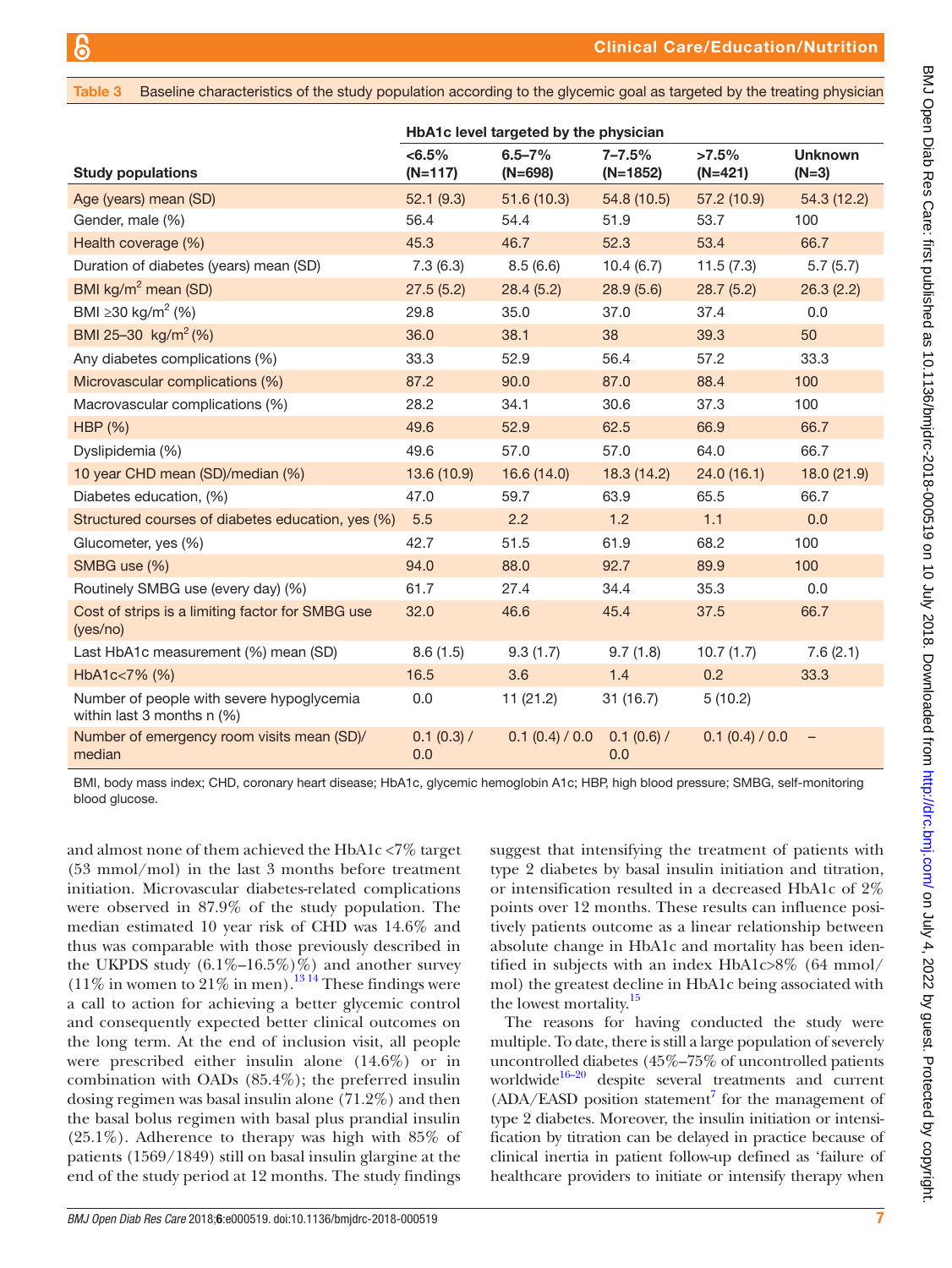

<span id="page-7-0"></span>indicated<sup> $21$ </sup>; Khunti *et al*<sup>22</sup> reported that only 30.9% of clinically eligible patients for intensification (HbA1c≥7.5% (58 mmol/mol)) received treatment intensified with a median time of 3.7 years from initiation of basal insulin until intensification. In addition, older age, a longer time since diabetes diagnosis, and more comorbidities could significantly increase the delay in the time to intensification. $2^2$ Another phenomenon termed 'psychological insulin resistance' IR) is linked to patient reluctance toward insulin regimen explaining the possible delay for starting and/or intensifying insulin therapy leading to prolonged periods of poor glycemic control.<sup>22 23</sup> More than one-quarter of insulin-naive patients with type 2 diabetes reported to reject the insulin regimen initiation once it is prescribed. $^{24}$  The fear of hypoglycemia as well as concerns relative to weight gain reported by the patients but also by some physicians after having increased doses of insulin could be barriers to insulin treatment[.22–25](#page-9-17) Non-adherence to treatment with insulins seemed to play also key role in the poor glycemic control due to several explanations. The patient does not necessarily accept injectable route of the insulin regimen and can experience needle anxiety. Compared with men and whites, women and Asians reported a greater fear of injection in the context of insulin initiation.<sup>[25](#page-9-19)</sup> The number of administrations, need of self-injections, necessity to monitor the blood glucose once a day or more and to have a clean place for storing products may lead to patient inconvenience and missing injections[.22](#page-9-17) Achieving optimal glycemic control in patients with type 2 diabetes by initiating insulin therapy can be also delayed due to socioeconomical barriers; high costs of medications can lead to a reduction of doses since access to treatments and healthcare systems are not the same everywhere.

Regarding the primary endpoint, age, Caucasian ethnicity, shorter duration of diabetes and lower HbA1c at baseline were predictors for achieving glycemic goal as targeted by the treating physician at 6 and 12 months. The same trends were already found in the literature for some of these factors such as longer duration of the disease positively associated with uncontrolled diabetes status,<sup>26</sup> and initial HbA1c reported as one of the most important success predictor.<sup>[27](#page-9-21)</sup> Similarly another study conducted in Japan confirmed our data as the authors revealed that shorter diabetes duration  $\langle$ <1 year), lower HbA1c  $\langle$ <8.5% (69 mmol/mol)), and no retinopathy at baseline were significantly associated with a higher rate of achieving the target HbA1c in insulin-naive patients who started therapy with insulin glargine plus  $OADs<sup>28</sup>$  $OADs<sup>28</sup>$  $OADs<sup>28</sup>$  However, our findings differed from a previous report<sup>27</sup> in which age showed no effects. In our survey, glycemic achievers were significantly older than non-achievers (median age: 57 vs 55 years, respectively), and age appeared to be a significant positive (but not a strong) predictive factor of glycemic control (OR 1.02; p=0.0001). Findings of this study suggest that poor diabetes education seemed to be a predictive factor of glycemic control. Data about education are conflicting.<sup>29 30</sup> However, education program delivered by diabetes educators may promote medication adherence for better glycemic control by reducing hospital readmissions.<sup>29</sup> Moreover, hypertension was identified as a significant predictor of poor glycemic control in this study. This finding was consistent with data found in the literature. $30\,31$  Hypertension is a frequent comorbidity in patients with type 2 diabetes and should be managed by aggressive treatment as well as other comorbid disease conditions to increase the likelihood to achieve good glycemic control and to reduce the burden of  $CVD$ .<sup>3</sup>

We also looked at the characteristics of the patients for whom the treating physician was considering HbA1c target<6.5% (48 mmol/mol) instead of HbA1c target >7.5% (58 mmol/mol). Unsurprisingly, the severity of diabetes (long duration of disease, high rate of macrovascular complications) associated with a pejorative CV risk as illustrated by the 10-year CHD score was found as the physicians' determinants for choosing a high HbA1c target (HbA1c>7.5%). This finding is aligned with the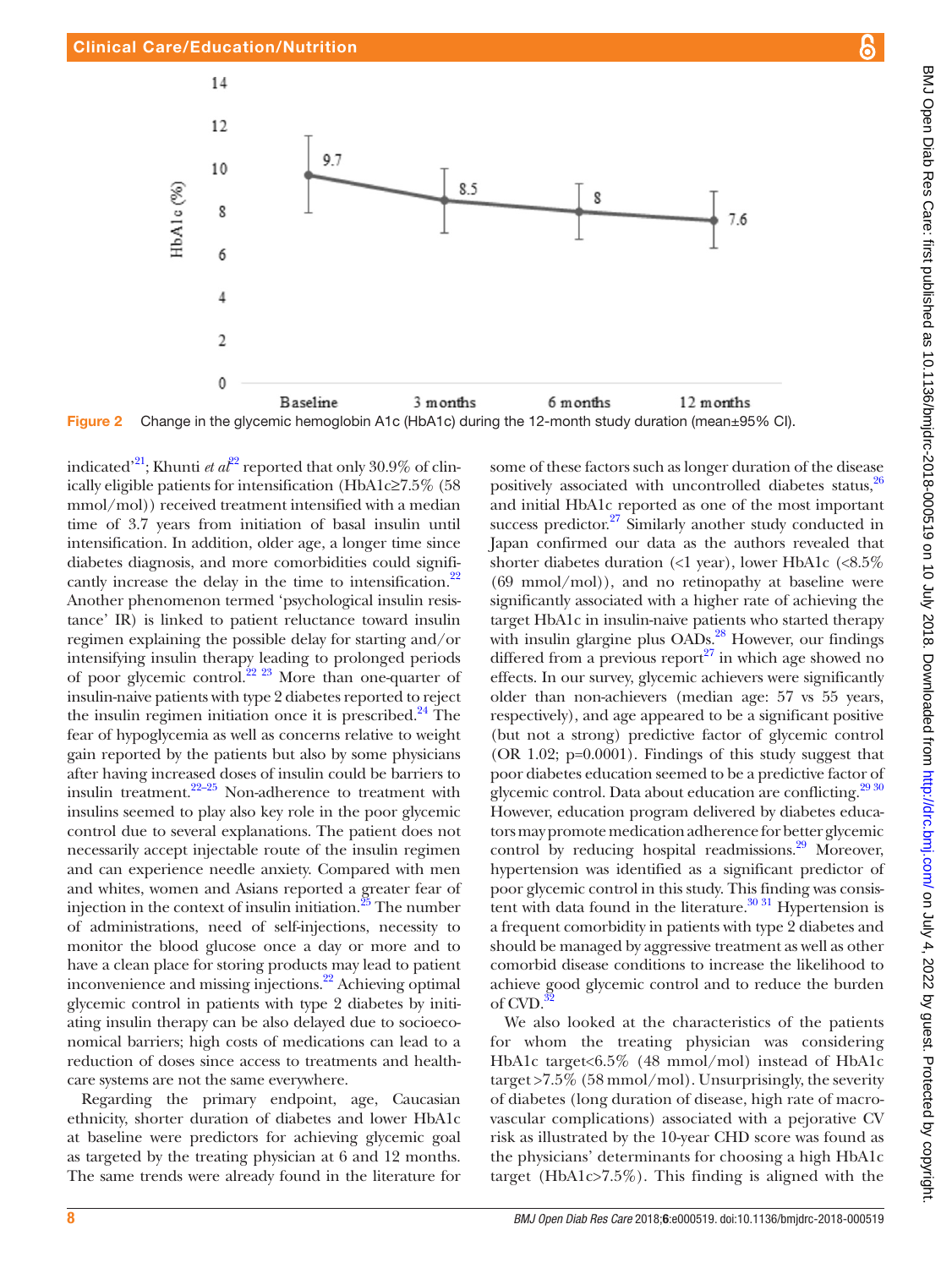conclusions of the landmark $33 \frac{34}{15}$  studies claiming for individualized glycemic goals and precaution in terms of glycemic reduction for the patients who are exposed to a more severe condition.<sup>35</sup>

Therefore, in addition to the normalization of the possible identified risk factors, it appears necessary to treat early with insulin and intensify the treatment so that a large number of patients reach an optimal glycemic level, decreasing the risk for CVD according to the UKPDS study.<sup>[9](#page-9-8)</sup> To date, intensive glucose control by lowering the glycated hemoglobin value to 6.5% is understood to prevent microvascular $36$  and macrovascular complica $tions<sup>34</sup>$  in patients with type 2 diabetes. Evidence suggests that early treatment intensification helps a significant proportion of patients achieving a sustained glycemic control (glycemic goal of HbA1c  $\leq 7.0\%$  (53 mmol/ mol)) $^{37}$  and may help lowering rates of diabetes-related complications, given that a 1 year delay in receiving intensification treatment was reported to be associated with significantly increased risk of macrovascular events such as stroke by 51% (HR, 95% CI 1.25 to 1.83) or heart failure by  $64\%$  (HR,  $95\%$  CI 1.40 to 1.91).<sup>38</sup>

Indeed, it seems urgent to improve the management of patients with type 2 diabetes. The more the time passesd the less powerful the tools. Now that the possible causes of this lack of attractiveness for initiating or continuing insulin therapy had been already identified,  $22425$  it seems necessary to set up several tools preventing the patient non-acceptability. Several authors<sup>23</sup> 39 investigated some barriers that can be easily overcome through an interprofessional medical approach using appropriate and new education tools, providing explanations on devices for injections, or the use of insulin-specific prescription forms to improve adherence to treatment. The healthcare providers should adopt a patient-centered approach<sup>11</sup> and impose the patient to follow hygiene-dietetic rules and regular physical activity. Moreover, new therapies or combinations of existing therapies should aim to address the need for better type 2 diabetes management by demonstrating effective glycemic control using a physiological approach (targeting both FPG and PPG), with more patients achieving HbA1c targets, which may help mitigate the risk of diabetes-related microvascular and/ or macrovascular complications.

These study observations suggest that safety findings were rather satisfactory under antidiabetic therapy with insulin therapy over 12 months. There were no new safety concerns regarding basal insulin glargine or insulin glulisine. These findings were consistent with data found in the literature showing a low risk of hypoglycemia and weight gain in patients with type 2 diabetes treated with basal insulin associated with  $0/1$  OAD<sup>37</sup> as incidence of hypoglycemia was low (0.3%) in our survey, and no marked changes in body weight and vital signs were observed from baseline to the end of the survey (12 months).

Strength of this study are its large subset of adults (>18 years) with type 2 diabetes inadequately controlled (ie, more than 2000 eligible patients type 2 diabetes)

included in many countries from a wide geographical area. The actual population reflects real-life clinical practice and partially avoids the selection bias that characterizes randomized clinical trials. The analysis of predictive factors of glycemic control was performed in taking into account many clinical and non-clinical variables, which improves its reliability. This study had few inclusion and exclusion criteria that enhances its applicability to broader populations. However, the present study has some limitations owing to its observational design. The HbA1c target level was established by the treating physician according to his/her clinical practice; this choice could be subjective and different between practitioners. Furthermore, regular HbA1c measurements were not available for about 22% of the total analysis population at 6 and 12 months of follow-up that may have a slight influence on the observed results.

In conclusion, in people with type 2 diabetes inadequately controlled starting or intensifying their insulin dosing regimen showed an important decrease in HbA1c. Insulin regimen therapy initiated and/or intensified allowed, then, patients to achieve a better glycemic control at 12 months compared with baseline. No specific warnings were identified concerning the safety of insulin glargine and insulin glulisine. The risk of hypoglycemia and weight gain was limited. This large study confirmed that some well-known predictive factors (shorter type 2 diabetes duration, lower baseline HbA1c, no hypertension) could influence the patient glycemic outcome and prognosis.

#### Author affiliations

<sup>1</sup>Department of Endocrinolog, Erfan Hospital, Jeddah, Saudi Arabia 2 Department of Endocrinology, Zalka, Haroun Hospital, Beirut, Lebanon <sup>3</sup>Section of Diabetes, Endocrinology & Metabolism, Department of Medicine, The Aga Khan University Hospital, Karachi, Pakistan 4 Department of Endocrinology, Bangabandhu Sheikh Mujib Medical University, Dhaka, Bangladesh

5 Department of Endocrinology, Dubai Diabetes Center, Dubai, UAE 6 Department of Endocrinology, Sanofi, Paris, France

<sup>7</sup>Department of Endocrinology, Research Center for Prevention of Cardiovascular Disease, Institute of Endocrinology & Metabolism, Iran University of Medical Sciences, Tehran, Iran

8 Department of Endocrinology, Internal Medicine D, Hasharon Hospital Rabin Medical Center, Sackler School of Medicine, Tel Aviv University, Tel Aviv, Israel <sup>9</sup>Department of Endocrinology, Apollo Gleneagles Hospitals, Kolkata, West Bengal, India

Acknowledgements The authors would like to thank all investigators involved in the study, POPSICUBE-FOVEA CRO (Montigny-le-Bretonneux) for the logistics and data analyses, and Valérie Patin (Valor One) for her assistance in medical writing, funded by Sanofi.

Contributors All authors were involved in the analysis and interpretation of data, contributed to the discussion and writing of the manuscript, and approved the final version of the article.

Funding The study and data analysis was sponsored by Sanofi, Paris, France.

Competing interests KD is employee at Sanofi. MF, YO, AAIM, AH and DD were national investigators for the study in their respective countries. AAIM, YO, NI, MF, AH, MM, TC received support from Sanofi to discuss the design, analysis, and interpretation of the study.

Patient consent Not required.